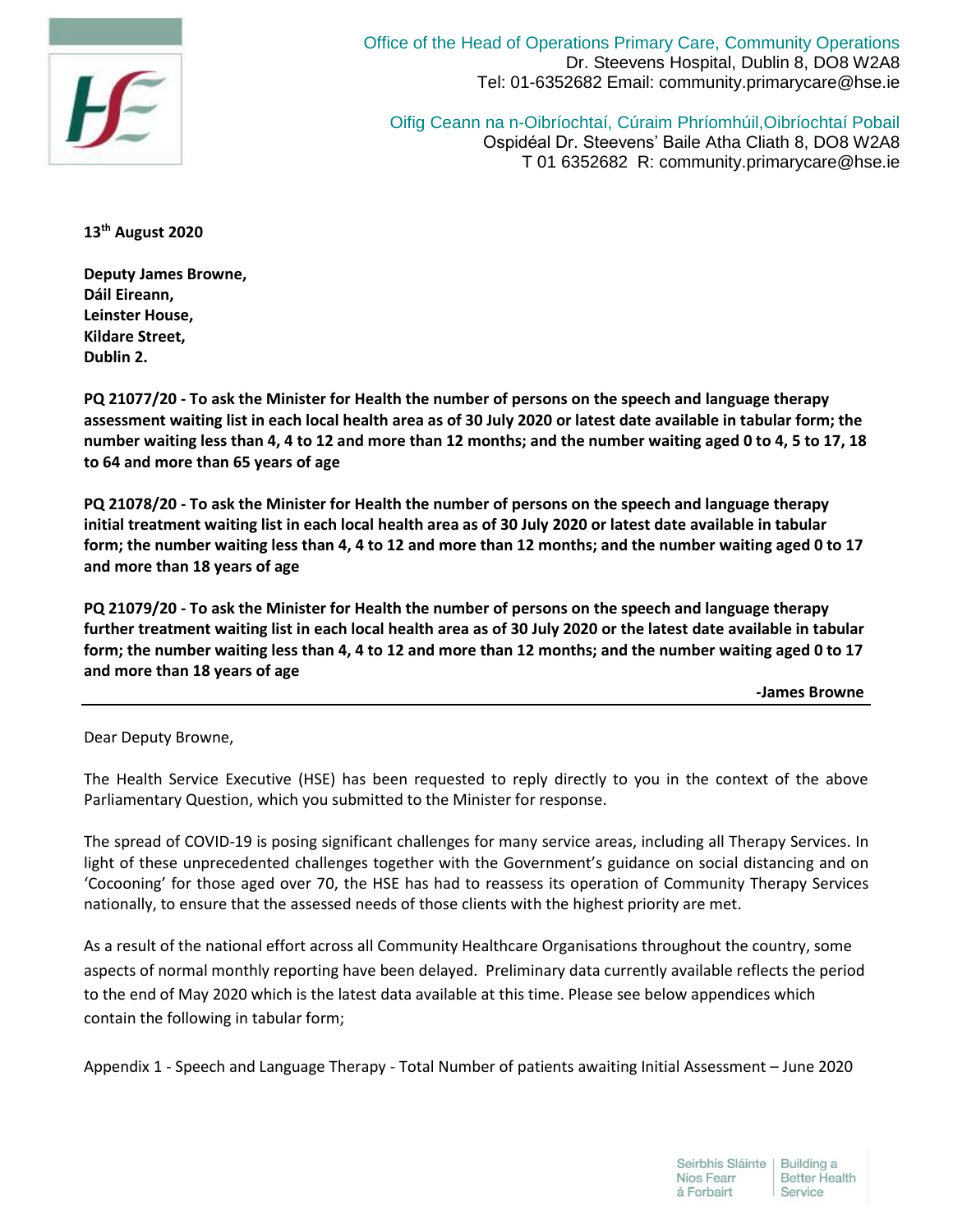Appendix 2 – Speech and Language Therapy - Number of 0-17 years & 11 months old patients awaiting Initial Assessment - June 2020

Appendix 3 – Speech and Language Therapy - Total Number of patients awaiting Initial Therapy - June 2020 Appendix 4 – Speech and Language Therapy - Number of 0-17 years & 11 months old patients awaiting Initial Therapy - June 2020

Appendix 5 – Speech and Language Therapy - Total Number of patients awaiting Further Therapy - June 2020 Apenndix 6 – Speech and Language Therapy - Number of 0-17 years & 11 months old patients awaiting Further Therapy - June 2020

Please note the list of LHO areas at the bottom of the Appendix which did not return data, as some areas were not in a position to return data due to staff being redeployed to Covid-19 related duties. Please also note that because of this the overall accuracy of the waiting list data is impacted.

The HSE is working to ensure timely access to children and adults requiring therapy services, and to reduce long waiting times for these important services.

As this is an evolving and unprecedented situation, the HSE will keep matters in review and will advise clients and/or family members accordingly.

I trust this information is of assistance to you.

Yours sincerely,

Pp

Siobhán McArdle, Head of Operations Primary Care, Community Operations

\_\_\_\_\_\_\_\_\_\_\_\_\_\_\_\_\_\_\_\_\_\_\_\_\_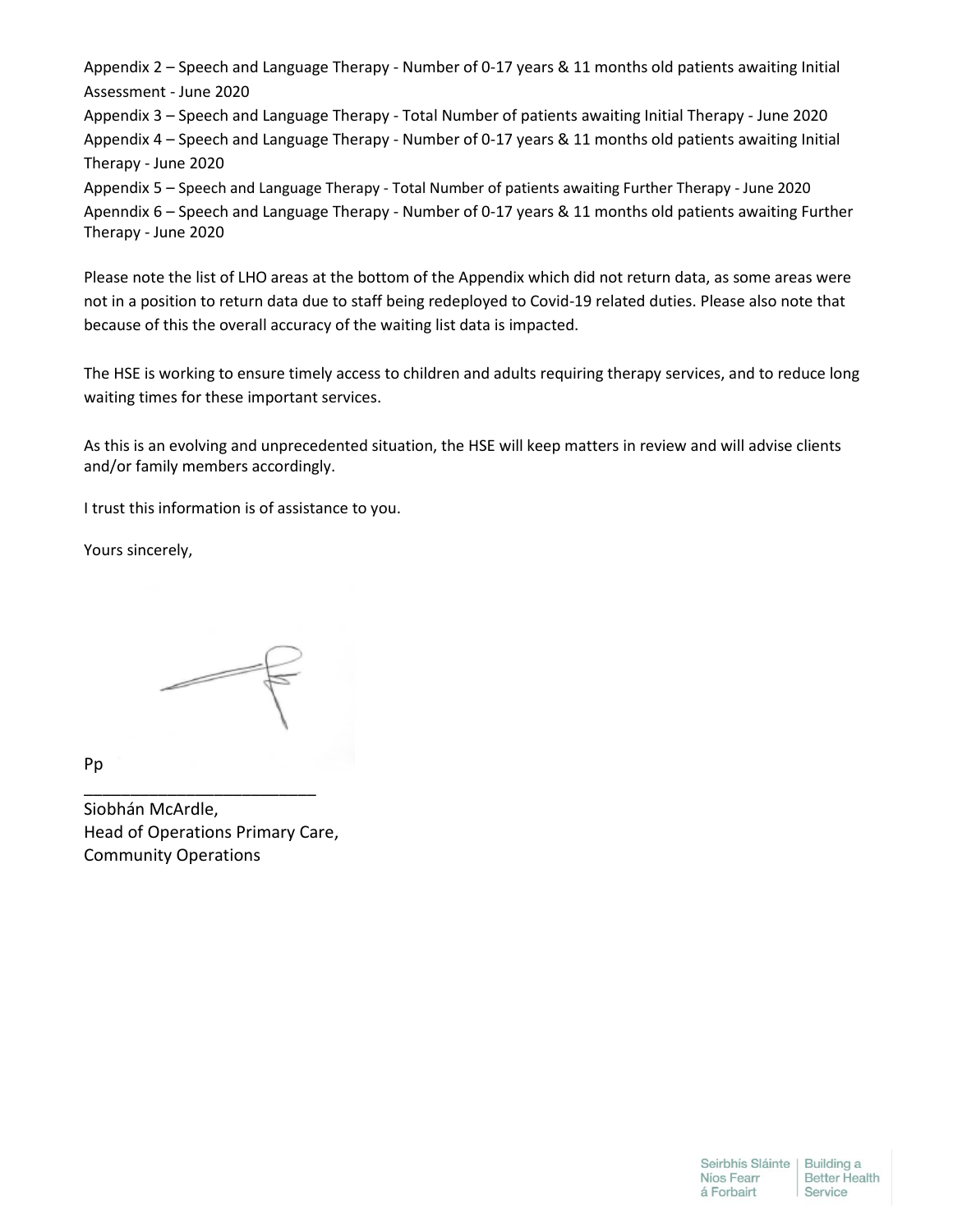| Speech and Language Therapy - Total Number of patients awaiting Initial Assessment - June 2020 |             |                       |                       |                              |                         |                |        |  |  |
|------------------------------------------------------------------------------------------------|-------------|-----------------------|-----------------------|------------------------------|-------------------------|----------------|--------|--|--|
|                                                                                                | $0$ to 4    | 4 months<br>& 1 day - | 8 months<br>& 1 day - | 12<br>months &<br>1 day - 18 | 18 months<br>& 1 day to | $>24$          |        |  |  |
| <b>LHO</b>                                                                                     | <b>Mths</b> | 8 months              | 12 months             | months                       | 24 months               | months         | Total  |  |  |
| Cavan Monaghan                                                                                 | 0           | 0                     | 0                     | 0                            | 0                       | 0              | 0      |  |  |
| <b>Donegal</b>                                                                                 | 366         | 82                    | 0                     | 4                            | 3                       | 73             | 528    |  |  |
| <b>Sligo Leitrim</b>                                                                           | 0           | 0                     | 0                     | 0                            | $\mathbf 0$             | 0              | 0      |  |  |
| CHO <sub>1</sub>                                                                               | 366         | 82                    | 0                     | 4                            | $\overline{\mathbf{3}}$ | 73             | 528    |  |  |
| Galway                                                                                         | 630         | 365                   | 44                    | 52                           | 3                       | 14             | 1,108  |  |  |
| Mayo                                                                                           | 176         | 23                    | 11                    | 0                            | 0                       | 0              | 210    |  |  |
| Roscommon                                                                                      | 95          | 11                    | 3                     | 0                            | 0                       | $\Omega$       | 109    |  |  |
| CHO <sub>2</sub>                                                                               | 901         | 399                   | 58                    | 52                           | $\overline{\mathbf{3}}$ | 14             | 1,427  |  |  |
| Clare                                                                                          | 109         | 94                    | 54                    | 59                           | 0                       | 0              | 316    |  |  |
| Limerick                                                                                       | 222         | 294                   | 74                    | 16                           | 24                      | 25             | 655    |  |  |
| <b>North Tipperary East</b><br><b>Limerick</b>                                                 | 165         | 245                   | 77                    | 53                           | 0                       | 0              | 540    |  |  |
| CHO <sub>3</sub>                                                                               | 496         | 633                   | 205                   | 128                          | 24                      | 25             | 1,511  |  |  |
| <b>Kerry</b>                                                                                   | 233         | 34                    | 3                     | 0                            | 0                       | 0              | 270    |  |  |
| <b>North Cork</b>                                                                              | 99          | 51                    | 0                     | 0                            | 0                       | 0              | 150    |  |  |
| <b>North Lee</b>                                                                               | 266         | 128                   | 4                     | 0                            | 0                       | 0              | 398    |  |  |
| South Lee                                                                                      | 310         | 149                   | 1                     | 9                            | 14                      | $\mathbf{1}$   | 484    |  |  |
| <b>West Cork</b>                                                                               | 122         | 46                    | 0                     | 0                            | 0                       | 0              | 168    |  |  |
| CHO <sub>4</sub>                                                                               | 1,030       | 408                   | 8                     | 9                            | 14                      | $\mathbf{1}$   | 1,470  |  |  |
| <b>Carlow Kilkenny</b>                                                                         | 177         | 292                   | 34                    | 10                           | $\overline{2}$          | 0              | 515    |  |  |
| <b>South Tipperary</b>                                                                         | 128         | 193                   | 40                    | 1                            | 0                       | 0              | 362    |  |  |
| Waterford                                                                                      | 117         | 210                   | 50                    | 0                            | 0                       | 0              | 377    |  |  |
| Wexford                                                                                        | 121         | 355                   | 283                   | 130                          | 0                       | 0              | 889    |  |  |
| CHO <sub>5</sub>                                                                               | 543         | 1,050                 | 407                   | 141                          | $\overline{2}$          | $\mathbf{0}$   | 2,143  |  |  |
| <b>Dublin South East</b>                                                                       | 101         | 37                    | 7                     | 9                            | 8                       | 0              | 162    |  |  |
| Dun Laoghaire                                                                                  | 74          | 155                   | 48                    | 41                           | 27                      | $\overline{7}$ | 352    |  |  |
| <b>Wicklow</b>                                                                                 | 388         | 123                   | 65                    | 49                           | 38                      | 0              | 663    |  |  |
| CHO <sub>6</sub>                                                                               | 563         | 315                   | 120                   | 99                           | 73                      | $\overline{7}$ | 1,177  |  |  |
| <b>Dublin South City</b>                                                                       | 109         | 208                   | 68                    | 26                           | 19                      | 36             | 466    |  |  |
| <b>Dublin South West</b>                                                                       | 217         | 323                   | 41                    | 41                           | 101                     | 357            | 1,080  |  |  |
| <b>Dublin West</b>                                                                             | 120         | 285                   | 226                   | 198                          | 63                      | $11\,$         | 903    |  |  |
| <b>Kildare West Wicklow</b>                                                                    | 261         | 425                   | 90                    | 0                            | $\mathbf 0$             | 0              | 776    |  |  |
| CHO <sub>7</sub>                                                                               | 707         | 1,241                 | 425                   | 265                          | 183                     | 404            | 3,225  |  |  |
| Laois Offaly                                                                                   | 724         | 116                   | 30                    | 30                           | 9                       | 9              | 918    |  |  |
| <b>Longford Westmeath</b>                                                                      | 235         | 194                   | 116                   | 50                           | 0                       | 0              | 595    |  |  |
| Louth                                                                                          | 363         | 0                     | 0                     | 0                            | 0                       | 0              | 363    |  |  |
| Meath                                                                                          | 0           | 0                     | 0                     | 0                            | 0                       | 0              | 0      |  |  |
| CHO <sub>8</sub>                                                                               | 1,322       | 310                   | 146                   | 80                           | 9                       | 9              | 1,876  |  |  |
| <b>Dublin North</b>                                                                            | 339         | 629                   | 363                   | 221                          | 60                      | 0              | 1,612  |  |  |
| <b>Dublin North Central</b>                                                                    | 0           | 0                     | 0                     | 0                            | 0                       | 0              | 0      |  |  |
| <b>Dublin North West</b>                                                                       | 251         | 408                   | 245                   | 199                          | 94                      | 33             | 1,230  |  |  |
| CHO <sub>9</sub>                                                                               | 590         | 1,037                 | 608                   | 420                          | 154                     | 33             | 2,842  |  |  |
| <b>Total</b>                                                                                   | 6,518       | 5,475                 | 1,977                 | 1,198                        | 465                     | 566            | 16,199 |  |  |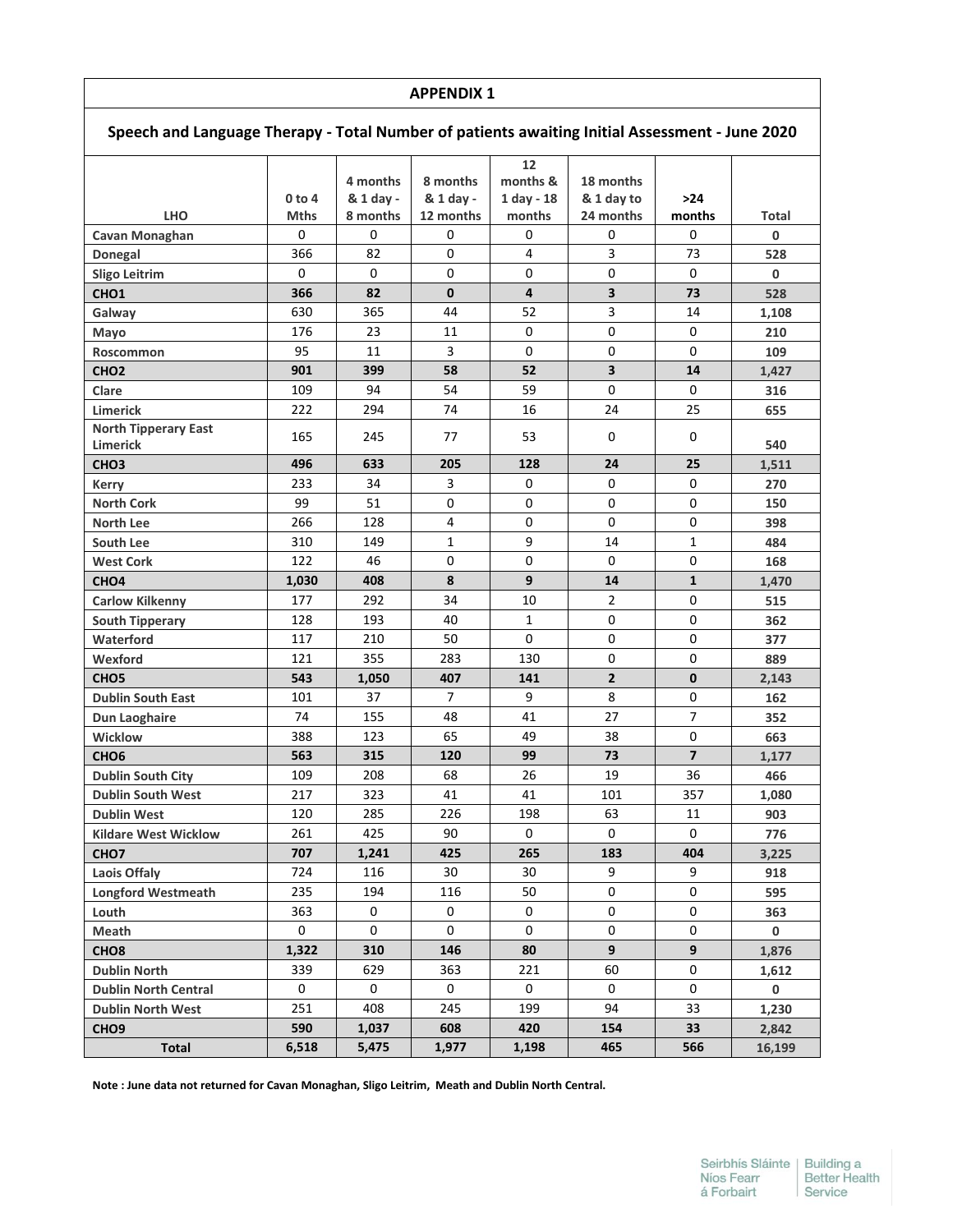| Speech and Language Therapy - Number of 0-17 years & 11 months old patients awaiting Initial<br><b>Assessment - June 2020</b> |                   |           |                |              |              |                |              |  |  |  |
|-------------------------------------------------------------------------------------------------------------------------------|-------------------|-----------|----------------|--------------|--------------|----------------|--------------|--|--|--|
| 12                                                                                                                            |                   |           |                |              |              |                |              |  |  |  |
|                                                                                                                               |                   | 4 months  | 8 months       | months &     | 18 months    |                |              |  |  |  |
|                                                                                                                               | 0 <sub>to 4</sub> | & 1 day - | & 1 day -      | 1 day - 18   | & 1 day to   | >24            |              |  |  |  |
| <b>LHO</b>                                                                                                                    | <b>Mths</b>       | 8 months  | 12 months      | months       | 24 months    | months         | Total        |  |  |  |
| Cavan Monaghan                                                                                                                | $\mathbf 0$       | 0         | 0              | 0            | 0            | 0              | 0            |  |  |  |
| <b>Donegal</b>                                                                                                                | 348               | 82        | 0              | 0            | 0            | 0              | 430          |  |  |  |
| <b>Sligo Leitrim</b>                                                                                                          | 0                 | 0         | $\mathsf 0$    | 0            | 0            | 0              | 0            |  |  |  |
| CHO <sub>1</sub>                                                                                                              | 348               | 82        | $\mathbf{0}$   | $\mathbf{0}$ | 0            | $\mathbf{0}$   | 430          |  |  |  |
| Galway                                                                                                                        | 463               | 316       | 37             | 52           | 3            | 14             | 885          |  |  |  |
| Mayo                                                                                                                          | 158               | 23        | 9              | 0            | 0            | 0              | 190          |  |  |  |
| Roscommon                                                                                                                     | 71                | 5         | 0              | 0            | 0            | $\Omega$       | 76           |  |  |  |
| CHO <sub>2</sub>                                                                                                              | 692               | 344       | 46             | 52           | 3            | 14             | 1,151        |  |  |  |
| Clare                                                                                                                         | 109               | 94        | 54             | 59           | 0            | 0              | 316          |  |  |  |
| <b>Limerick</b>                                                                                                               | 195               | 294       | 56             | 16           | 24           | 25             | 610          |  |  |  |
| <b>North Tipperary East</b><br><b>Limerick</b>                                                                                | 145               | 243       | 77             | 53           | 0            | 0              | 518          |  |  |  |
| CHO <sub>3</sub>                                                                                                              | 449               | 631       | 187            | 128          | 24           | 25             | 1,444        |  |  |  |
| <b>Kerry</b>                                                                                                                  | 180               | 32        | 3              | 0            | 0            | 0              | 215          |  |  |  |
| <b>North Cork</b>                                                                                                             | 70                | 51        | 0              | 0            | 0            | 0              | 121          |  |  |  |
| <b>North Lee</b>                                                                                                              | 232               | 115       | 4              | 0            | 0            | 0              | 351          |  |  |  |
| South Lee                                                                                                                     | 278               | 144       | $\mathbf{1}$   | 9            | 14           | $\mathbf{1}$   | 447          |  |  |  |
| <b>West Cork</b>                                                                                                              | 66                | 44        | 0              | 0            | 0            | 0              | 110          |  |  |  |
| CHO <sub>4</sub>                                                                                                              | 826               | 386       | 8              | 9            | 14           | $\mathbf{1}$   | 1,244        |  |  |  |
| <b>Carlow Kilkenny</b>                                                                                                        | 103               | 197       | $\mathbf{1}$   | 0            | 0            | 0              | 301          |  |  |  |
| <b>South Tipperary</b>                                                                                                        | 97                | 189       | 39             | 1            | 0            | 0              | 326          |  |  |  |
| Waterford                                                                                                                     | 82                | 210       | 50             | 0            | 0            | 0              | 342          |  |  |  |
| Wexford                                                                                                                       | 104               | 340       | 283            | 130          | 0            | 0              | 857          |  |  |  |
| CHO <sub>5</sub>                                                                                                              | 386               | 936       | 373            | 131          | $\mathbf{0}$ | $\mathbf{0}$   | 1,826        |  |  |  |
| <b>Dublin South East</b>                                                                                                      | 36                | 16        | $\overline{7}$ | 9            | 8            | 0              | 76           |  |  |  |
| Dun Laoghaire                                                                                                                 | 74                | 155       | 48             | 41           | 27           | $\overline{7}$ | 352          |  |  |  |
| Wicklow                                                                                                                       | $\mathbf 0$       | 0         | 0              | 0            | 0            | 0              | $\mathbf{0}$ |  |  |  |
| CHO <sub>6</sub>                                                                                                              | 110               | 171       | 55             | 50           | 35           | $\overline{7}$ | 428          |  |  |  |
| <b>Dublin South City</b>                                                                                                      | 78                | 170       | 38             | 26           | 19           | 36             | 367          |  |  |  |
| <b>Dublin South West</b>                                                                                                      | 143               | 255       | 6              | 41           | 101          | 357            | 903          |  |  |  |
| <b>Dublin West</b>                                                                                                            | 62                | 240       | 210            | 181          | 56           | 4              | 753          |  |  |  |
| <b>Kildare West Wicklow</b>                                                                                                   | 214               | 425       | 90             | 0            | 0            | 0              | 729          |  |  |  |
| CHO <sub>7</sub>                                                                                                              | 497               | 1,090     | 344            | 248          | 176          | 397            | 2,752        |  |  |  |
| Laois Offaly                                                                                                                  | 636               | 37        | 5              | 0            | $\mathbf 0$  | 0              | 678          |  |  |  |
| <b>Longford Westmeath</b>                                                                                                     | 0                 | 0         | 0              | 0            | 0            | 0              | $\mathbf 0$  |  |  |  |
| Louth                                                                                                                         | 333               | 0         | 0              | 0            | 0            | 0              | 333          |  |  |  |
| Meath                                                                                                                         | 0                 | 0         | 0              | 0            | 0            | 0              | 0            |  |  |  |
| CHO <sub>8</sub>                                                                                                              | 969               | 37        | 5              | $\mathbf 0$  | $\mathbf 0$  | $\mathbf 0$    | 1,011        |  |  |  |
| <b>Dublin North</b>                                                                                                           | 242               | 615       | 363            | 221          | 60           | 0              | 1,501        |  |  |  |
| <b>Dublin North Central</b>                                                                                                   | 0                 | 0         | 0              | 0            | 0            | 0              | 0            |  |  |  |
| <b>Dublin North West</b>                                                                                                      | 214               | 408       | 245            | 199          | 94           | 33             | 1,193        |  |  |  |
| CHO <sub>9</sub>                                                                                                              | 456               | 1,023     | 608            | 420          | 154          | 33             | 2,694        |  |  |  |
| <b>Total</b>                                                                                                                  | 4,733             | 4,700     | 1,626          | 1,038        | 406          | 477            | 12,980       |  |  |  |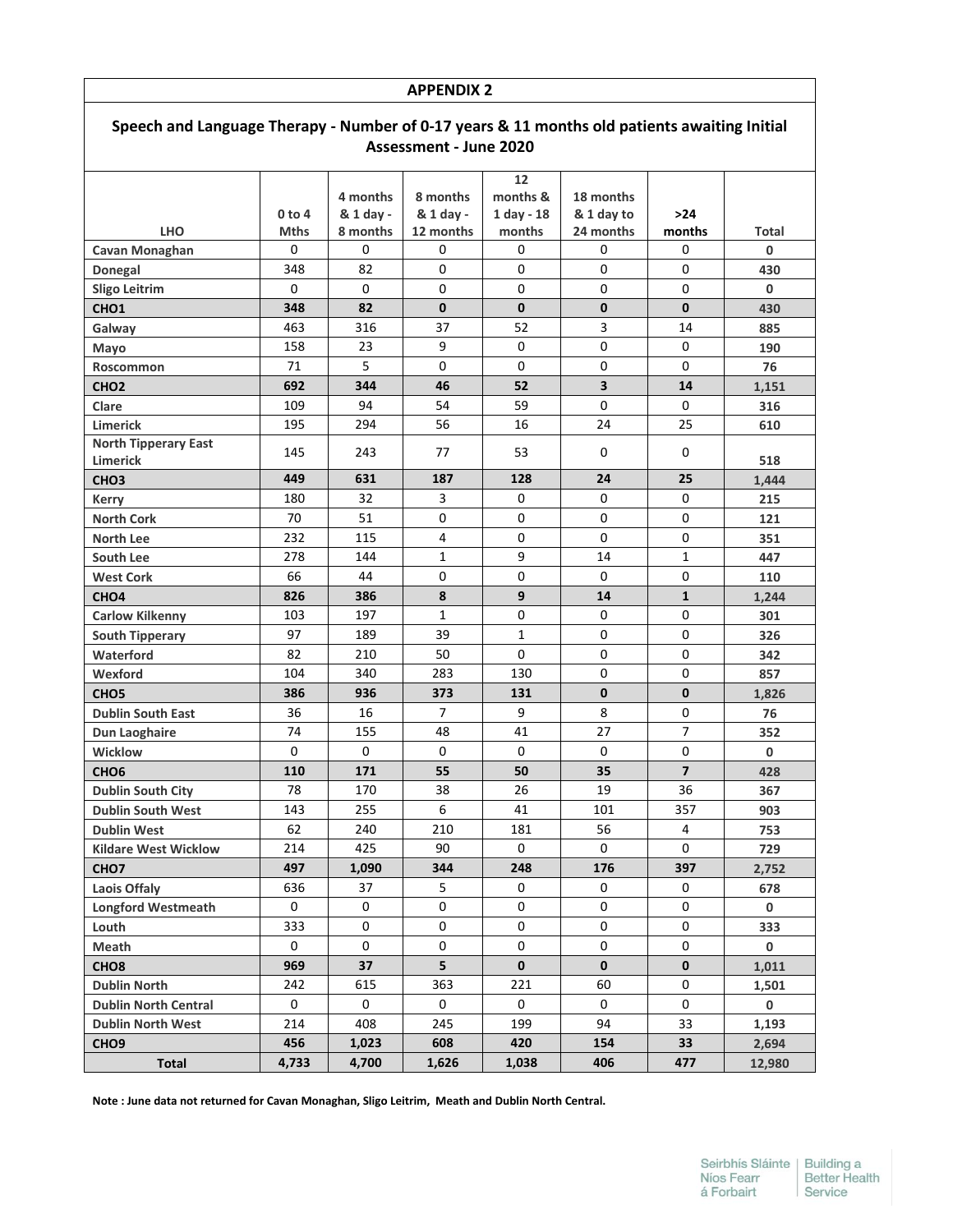| Speech and Language Therapy - Total Number of patients awaiting Initial Therapy - June 2020 |                         |                                   |                                    |                                        |                                      |               |       |  |  |
|---------------------------------------------------------------------------------------------|-------------------------|-----------------------------------|------------------------------------|----------------------------------------|--------------------------------------|---------------|-------|--|--|
| <b>LHO</b>                                                                                  | $0$ to 4<br><b>Mths</b> | 4 months<br>& 1 day -<br>8 months | 8 months<br>& 1 day -<br>12 months | 12<br>months &<br>1 day - 18<br>months | 18 months<br>& 1 day to<br>24 months | >24<br>months | Total |  |  |
| Cavan Monaghan                                                                              | 0                       | 0                                 | 0                                  | 0                                      | 0                                    | 0             | 0     |  |  |
| <b>Donegal</b>                                                                              | 115                     | 0                                 | 0                                  | 0                                      | 0                                    | 0             | 115   |  |  |
| <b>Sligo Leitrim</b>                                                                        | 0                       | 0                                 | 0                                  | 0                                      | 0                                    | 0             | 0     |  |  |
| CHO <sub>1</sub>                                                                            | 115                     | $\mathbf{0}$                      | $\mathbf 0$                        | $\mathbf 0$                            | $\mathbf{0}$                         | 0             | 115   |  |  |
| Galway                                                                                      | 174                     | 116                               | 77                                 | 69                                     | 74                                   | 201           | 711   |  |  |
| Mayo                                                                                        | 127                     | 96                                | 0                                  | 0                                      | 0                                    | 0             | 223   |  |  |
| Roscommon                                                                                   | 71                      | 101                               | $\mathbf 0$                        | $\Omega$                               | $\Omega$                             | 0             | 172   |  |  |
| CHO <sub>2</sub>                                                                            | 372                     | 313                               | 77                                 | 69                                     | 74                                   | 201           | 1,106 |  |  |
| Clare                                                                                       | 19                      | 93                                | 91                                 | 30                                     | 8                                    | 0             | 241   |  |  |
| <b>Limerick</b>                                                                             | 74                      | 58                                | 50                                 | 27                                     | 12                                   | 25            | 246   |  |  |
| <b>North Tipperary East</b><br>Limerick                                                     | 11                      | 22                                | 8                                  | 0                                      | 0                                    | 0             | 41    |  |  |
| CHO <sub>3</sub>                                                                            | 104                     | 173                               | 149                                | 57                                     | 20                                   | 25            | 528   |  |  |
| <b>Kerry</b>                                                                                | 135                     | 90                                | 15                                 | $\mathbf{1}$                           | 0                                    | 0             | 241   |  |  |
| <b>North Cork</b>                                                                           | 58                      | 88                                | 51                                 | 36                                     | $\mathbf 0$                          | 0             | 233   |  |  |
| <b>North Lee</b>                                                                            | 131                     | 197                               | 150                                | 149                                    | 39                                   | 24            | 690   |  |  |
| South Lee                                                                                   | 95                      | 206                               | 128                                | 114                                    | 35                                   | 59            | 637   |  |  |
| <b>West Cork</b>                                                                            | 24                      | 30                                | 32                                 | 8                                      | 0                                    | 0             | 94    |  |  |
| CHO <sub>4</sub>                                                                            | 443                     | 611                               | 376                                | 308                                    | 74                                   | 83            | 1,895 |  |  |
| <b>Carlow Kilkenny</b>                                                                      | 12                      | 77                                | 102                                | 185                                    | 137                                  | 84            | 597   |  |  |
| <b>South Tipperary</b>                                                                      | 17                      | 86                                | 71                                 | 44                                     | 0                                    | 0             | 218   |  |  |
| Waterford                                                                                   | 25                      | 73                                | 101                                | 189                                    | 131                                  | 54            | 573   |  |  |
| Wexford                                                                                     | 15                      | 117                               | 149                                | 106                                    | 60                                   | 13            | 460   |  |  |
| CHO <sub>5</sub>                                                                            | 69                      | 353                               | 423                                | 524                                    | 328                                  | 151           | 1,848 |  |  |
| <b>Dublin South East</b>                                                                    | 23                      | 1                                 | 0                                  | 0                                      | 0                                    | 0             | 24    |  |  |
| Dun Laoghaire                                                                               | 5                       | 56                                | 18                                 | $\mathbf 0$                            | $\mathbf 0$                          | 0             | 79    |  |  |
| <b>Wicklow</b>                                                                              | 221                     | 107                               | 78                                 | 71                                     | 12                                   | 0             | 489   |  |  |
| CHO <sub>6</sub>                                                                            | 249                     | 164                               | 96                                 | 71                                     | 12                                   | $\mathbf{0}$  | 592   |  |  |
| <b>Dublin South City</b>                                                                    | 47                      | 124                               | 83                                 | 111                                    | 60                                   | 74            | 499   |  |  |
| <b>Dublin South West</b>                                                                    | 30                      | 91                                | 99                                 | 103                                    | 46                                   | 9             | 378   |  |  |
| <b>Dublin West</b>                                                                          | 16                      | 152                               | 202                                | 156                                    | 97                                   | 92            | 715   |  |  |
| <b>Kildare West Wicklow</b>                                                                 | 38                      | 54                                | $\mathbf{1}$                       | $\mathsf{O}$                           | $\mathbf 0$                          | 0             | 93    |  |  |
| CHO <sub>7</sub>                                                                            | 131                     | 421                               | 385                                | 370                                    | 203                                  | 175           | 1,685 |  |  |
| Laois Offaly                                                                                | 38                      | 110                               | 107                                | 130                                    | 12                                   | 0             | 397   |  |  |
| <b>Longford Westmeath</b>                                                                   | 139                     | 67                                | 22                                 | $\mathbf{1}$                           | $\mathbf{1}$                         | 0             | 230   |  |  |
| Louth                                                                                       | 25                      | 0                                 | 0                                  | $\mathsf{O}$                           | 0                                    | 0             | 25    |  |  |
| Meath                                                                                       | 0                       | 0                                 | 0                                  | 0                                      | 0                                    | 0             | 0     |  |  |
| CHO <sub>8</sub>                                                                            | 202                     | 177                               | 129                                | 131                                    | 13                                   | $\mathbf 0$   | 652   |  |  |
| <b>Dublin North</b>                                                                         | 27                      | 225                               | 360                                | 147                                    | $\mathbf 0$                          | $\mathsf 0$   | 759   |  |  |
| <b>Dublin North Central</b>                                                                 | 0                       | 0                                 | 0                                  | 0                                      | 0                                    | 0             | 0     |  |  |
| <b>Dublin North West</b>                                                                    | 89                      | 112                               | 111                                | 73                                     | 16                                   | 0             | 401   |  |  |
| CHO <sub>9</sub>                                                                            | 116                     | 337                               | 471                                | 220                                    | 16                                   | $\mathbf 0$   | 1,160 |  |  |
| <b>Total</b>                                                                                | 1,801                   | 2,549                             | 2,106                              | 1,750                                  | 740                                  | 635           | 9,581 |  |  |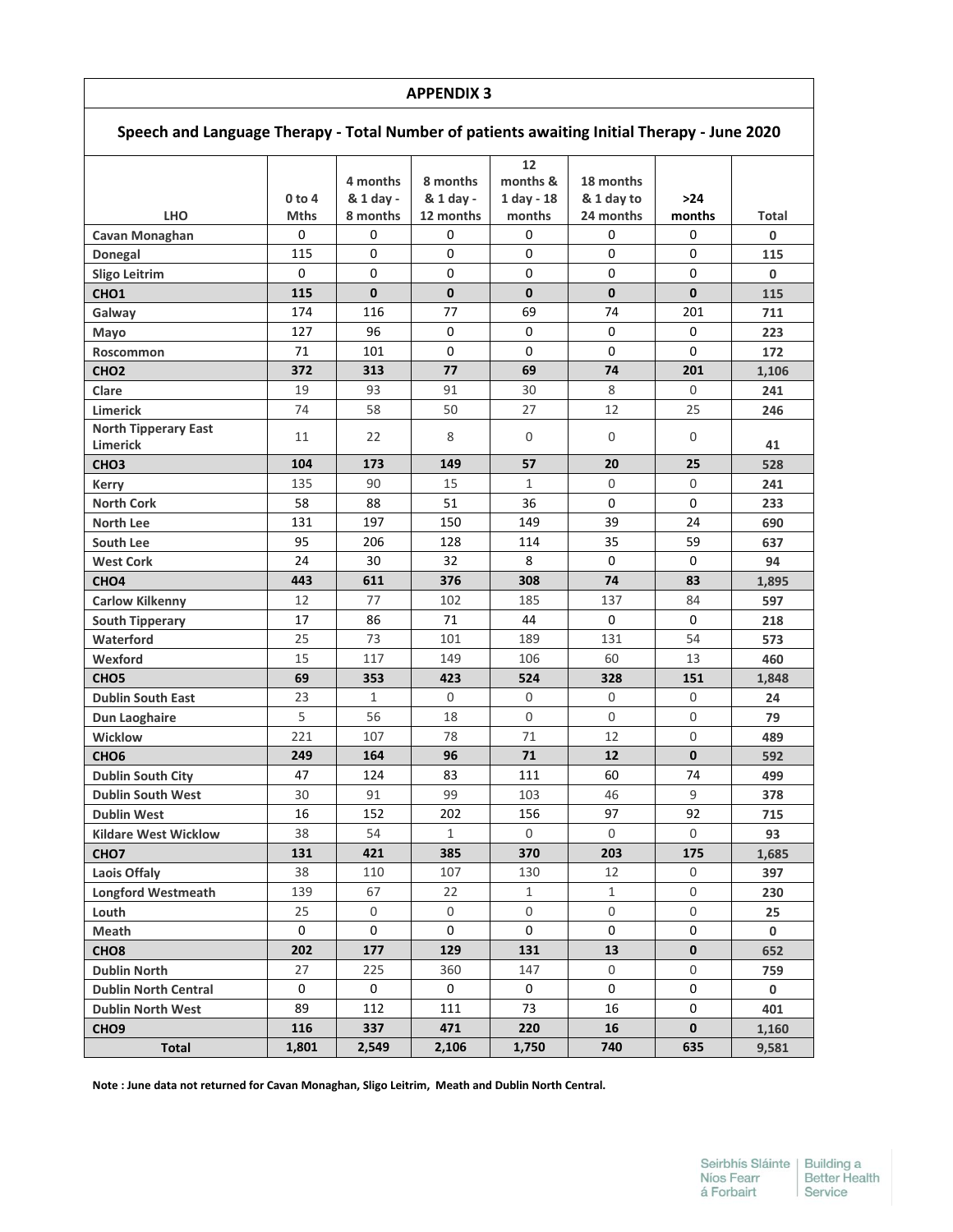| Speech and Language Therapy - Number of 0-17 years & 11 months old patients awaiting Initial<br>Therapy - June 2020 |                                  |                                   |                                    |                                          |                                      |                 |       |  |  |
|---------------------------------------------------------------------------------------------------------------------|----------------------------------|-----------------------------------|------------------------------------|------------------------------------------|--------------------------------------|-----------------|-------|--|--|
| <b>LHO</b>                                                                                                          | 0 <sub>to 4</sub><br><b>Mths</b> | 4 months<br>& 1 day -<br>8 months | 8 months<br>& 1 day -<br>12 months | 12<br>months &<br>$1$ day - 18<br>months | 18 months<br>& 1 day to<br>24 months | $>24$<br>months | Total |  |  |
|                                                                                                                     |                                  |                                   |                                    |                                          |                                      |                 |       |  |  |
| Cavan Monaghan                                                                                                      | 0                                | 0                                 | 0                                  | 0                                        | 0                                    | 0               | 0     |  |  |
| Donegal                                                                                                             | 115                              | 0                                 | 0                                  | 0                                        | 0                                    | 0               | 115   |  |  |
| <b>Sligo Leitrim</b>                                                                                                | $\Omega$                         | 0                                 | 0                                  | 0                                        | 0                                    | 0               | 0     |  |  |
| CHO <sub>1</sub>                                                                                                    | 115                              | 0                                 | 0                                  | $\mathbf{0}$                             | $\mathbf{0}$                         | 0               | 115   |  |  |
| Galway                                                                                                              | 100                              | 94                                | 77                                 | 69                                       | 74                                   | 201             | 615   |  |  |
| Mayo                                                                                                                | 121                              | 96                                | 0                                  | 0                                        | 0                                    | 0               | 217   |  |  |
| <b>Roscommon</b>                                                                                                    | 71                               | 101                               | 0                                  | 0                                        | 0                                    | 0               | 172   |  |  |
| CHO <sub>2</sub>                                                                                                    | 292                              | 291                               | 77                                 | 69                                       | 74                                   | 201             | 1,004 |  |  |
| Clare                                                                                                               | 19                               | 93                                | 91                                 | 30                                       | 8                                    | 0               | 241   |  |  |
| <b>Limerick</b>                                                                                                     | 60                               | 51                                | 42                                 | 27                                       | 12                                   | 25              | 217   |  |  |
| <b>North Tipperary East</b><br><b>Limerick</b>                                                                      | 11                               | 16                                | 8                                  | 0                                        | $\Omega$                             | $\Omega$        | 35    |  |  |
| CHO <sub>3</sub>                                                                                                    | 90                               | 160                               | 141                                | 57                                       | 20                                   | 25              | 493   |  |  |
| <b>Kerry</b>                                                                                                        | 120                              | 87                                | 15                                 | 1                                        | 0                                    | 0               | 223   |  |  |
| <b>North Cork</b>                                                                                                   | 51                               | 88                                | 51                                 | 36                                       | 0                                    | 0               | 226   |  |  |
| <b>North Lee</b>                                                                                                    | 118                              | 196                               | 149                                | 149                                      | 39                                   | 24              | 675   |  |  |
| South Lee                                                                                                           | 75                               | 206                               | 128                                | 114                                      | 35                                   | 59              | 617   |  |  |
| <b>West Cork</b>                                                                                                    | 24                               | 30                                | 32                                 | 8                                        | 0                                    | 0               | 94    |  |  |
| CHO <sub>4</sub>                                                                                                    | 388                              | 607                               | 375                                | 308                                      | 74                                   | 83              | 1,835 |  |  |
| <b>Carlow Kilkenny</b>                                                                                              | 12                               | 77                                | 102                                | 185                                      | 137                                  | 84              | 597   |  |  |
| <b>South Tipperary</b>                                                                                              | 17                               | 85                                | 67                                 | 44                                       | 0                                    | 0               | 213   |  |  |
| Waterford                                                                                                           | 13                               | 64                                | 100                                | 189                                      | 131                                  | 54              | 551   |  |  |
| Wexford                                                                                                             | 15                               | 117                               | 148                                | 105                                      | 59                                   | 13              | 457   |  |  |
| CHO <sub>5</sub>                                                                                                    | 57                               | 343                               | 417                                | 523                                      | 327                                  | 151             | 1,818 |  |  |
| <b>Dublin South East</b>                                                                                            | 23                               | 1                                 | 0                                  | 0                                        | 0                                    | 0               | 24    |  |  |
| Dun Laoghaire                                                                                                       | 5                                | 56                                | 18                                 | $\Omega$                                 | 0                                    | 0               | 79    |  |  |
| <b>Wicklow</b>                                                                                                      | 0                                | 0                                 | 0                                  | 0                                        | 0                                    | 0               | 0     |  |  |
| CHO <sub>6</sub>                                                                                                    | 28                               | 57                                | 18                                 | $\mathbf{0}$                             | $\bf{0}$                             | $\bf{0}$        | 103   |  |  |
| <b>Dublin South City</b>                                                                                            | 44                               | 124                               | 83                                 | 111                                      | 60                                   | 74              | 496   |  |  |
| <b>Dublin South West</b>                                                                                            | 19                               | 90                                | 97                                 | 97                                       | 41                                   | 8               | 352   |  |  |
| <b>Dublin West</b>                                                                                                  | 16                               | 152                               | 202                                | 156                                      | 97                                   | 92              | 715   |  |  |
| <b>Kildare West Wicklow</b>                                                                                         | 38                               | 54                                | $\mathbf{1}$                       | 0                                        | $\mathsf{O}$                         | 0               | 93    |  |  |
| CHO <sub>7</sub>                                                                                                    | 117                              | 420                               | 383                                | 364                                      | 198                                  | 174             | 1,656 |  |  |
| <b>Laois Offaly</b>                                                                                                 | 30                               | 110                               | 107                                | 130                                      | 12                                   | 0               | 389   |  |  |
| <b>Longford Westmeath</b>                                                                                           | 0                                | 0                                 | 0                                  | 0                                        | 0                                    | 0               | 0     |  |  |
| Louth                                                                                                               | 0                                | 0                                 | 0                                  | 0                                        | 0                                    | 0               | 0     |  |  |
| Meath                                                                                                               | 0                                | 0                                 | 0                                  | 0                                        | 0                                    | 0               | 0     |  |  |
| CHO <sub>8</sub>                                                                                                    | 30                               | 110                               | 107                                | 130                                      | 12                                   | 0               | 389   |  |  |
| <b>Dublin North</b>                                                                                                 | 22                               | 225                               | 360                                | 147                                      | 0                                    | 0               | 754   |  |  |
| <b>Dublin North Central</b>                                                                                         | 0                                | 0                                 | 0                                  | 0                                        | 0                                    | 0               | 0     |  |  |
| <b>Dublin North West</b>                                                                                            | 87                               | 109                               | 111                                | 73                                       | 16                                   | 0               | 396   |  |  |
| CHO <sub>9</sub>                                                                                                    | 109                              | 334                               | 471                                | 220                                      | 16                                   | 0               | 1,150 |  |  |
| Total                                                                                                               | 1,226                            | 2,322                             | 1,989                              | 1,671                                    | 721                                  | 634             | 8,563 |  |  |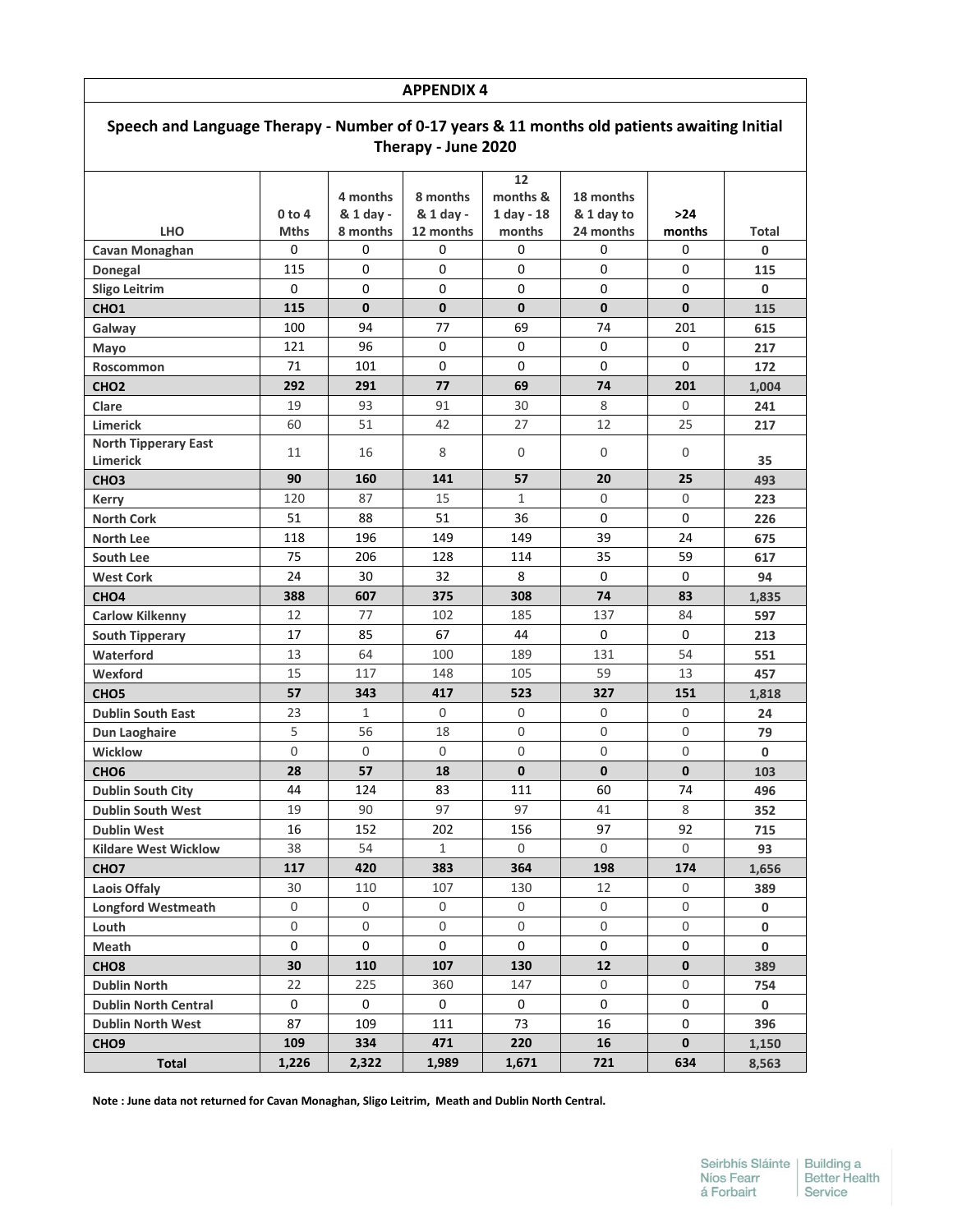| <b>APPENDIX 5</b>                                                                           |                       |                                   |                                    |                                          |                                      |                     |              |  |  |
|---------------------------------------------------------------------------------------------|-----------------------|-----------------------------------|------------------------------------|------------------------------------------|--------------------------------------|---------------------|--------------|--|--|
| Speech and Language Therapy - Total Number of patients awaiting Further Therapy - June 2020 |                       |                                   |                                    |                                          |                                      |                     |              |  |  |
| <b>LHO</b>                                                                                  | 0 to 4<br><b>Mths</b> | 4 months<br>& 1 day -<br>8 months | 8 months<br>& 1 day -<br>12 months | 12<br>months &<br>$1$ day - 18<br>months | 18 months<br>& 1 day to<br>24 months | $>24$<br>months     | Total        |  |  |
| Cavan Monaghan                                                                              | 0                     | 0                                 | 0                                  | 0                                        | 0                                    | 0                   | 0            |  |  |
| Donegal                                                                                     | 1,208                 | 332                               | 0                                  | $\Omega$                                 | $\Omega$                             | $\Omega$            | 1.540        |  |  |
| <b>Sligo Leitrim</b>                                                                        | $\Omega$              | 0                                 | 0                                  | 0                                        | 0                                    | 0                   | $\mathbf{0}$ |  |  |
| CHO <sub>1</sub>                                                                            | 1,208                 | 332                               | 0                                  | $\mathbf{0}$                             | $\mathbf{0}$                         | 0                   | 1,540        |  |  |
| Galway                                                                                      | 1,095                 | 534                               | 130                                | 47                                       | $\overline{7}$                       | 3                   | 1,816        |  |  |
| Mayo                                                                                        | 220                   | 80                                | 0                                  | 2                                        | 0                                    | 0                   | 302          |  |  |
| <b>Roscommon</b>                                                                            | 105                   | $\Omega$                          | 0                                  | $\Omega$                                 | $\Omega$                             | 0                   | 105          |  |  |
| CHO <sub>2</sub>                                                                            | 1,420                 | 614                               | 130                                | 49                                       | $\overline{7}$                       | 3                   | 2,223        |  |  |
| Clare                                                                                       | 260                   | 217                               | 118                                | 106                                      | 14                                   | 0                   | 715          |  |  |
| <b>Limerick</b>                                                                             | 537                   | 195                               | 130                                | 86                                       | 24                                   | 6                   | 978          |  |  |
| <b>North Tipperary East</b><br><b>Limerick</b>                                              | 301                   | 77                                | 26                                 | 8                                        | $\Omega$                             | 0                   | 412          |  |  |
| CHO <sub>3</sub>                                                                            | 1,098                 | 489                               | 274                                | 200                                      | 38                                   | 6                   | 2,105        |  |  |
| <b>Kerry</b>                                                                                | 653                   | 417                               | 48                                 | 2                                        | $\Omega$                             | 0                   | 1,120        |  |  |
| <b>North Cork</b>                                                                           | 92                    | 153                               | 65                                 | 63                                       | $\Omega$                             | 0                   | 373          |  |  |
| North Lee                                                                                   | 151                   | 336                               | 251                                | 220                                      | 53                                   | 60                  | 1,071        |  |  |
| South Lee                                                                                   | 176                   | 234                               | 110                                | 96                                       | 53                                   | 30                  | 699          |  |  |
| <b>West Cork</b>                                                                            | 219                   | 176                               | 98                                 | 43                                       | $\Omega$                             | 0                   | 536          |  |  |
| CHO <sub>4</sub>                                                                            | 1,291                 | 1,316                             | 572                                | 424                                      | 106                                  | 90                  | 3,799        |  |  |
| <b>Carlow Kilkenny</b>                                                                      | 160                   | 111                               | 68                                 | 178                                      | 6                                    | 0                   | 523          |  |  |
| <b>South Tipperary</b>                                                                      | 0                     | 339                               | 227                                | 0                                        | $\Omega$                             | 0                   | 566          |  |  |
| Waterford                                                                                   | $\mathbf{1}$          | 18                                | 8                                  | 43                                       | 17                                   | 11                  | 98           |  |  |
| Wexford                                                                                     | 83                    | 193                               | 211                                | 99                                       | 36                                   | 12                  | 634          |  |  |
| CHO <sub>5</sub>                                                                            | 244                   | 661                               | 514                                | 320                                      | 59                                   | 23                  | 1,821        |  |  |
| <b>Dublin South East</b>                                                                    | $\Omega$              | $\Omega$                          | 0                                  | $\Omega$                                 | $\Omega$                             | $\Omega$            | $\mathbf{0}$ |  |  |
| Dun Laoghaire                                                                               | 12                    | $\Omega$                          | 0                                  | $\Omega$                                 | $\Omega$                             | 0                   | 12           |  |  |
| <b>Wicklow</b>                                                                              | 266                   | 181                               | 67                                 | 63                                       | 58                                   | 0                   | 635          |  |  |
| CHO <sub>6</sub>                                                                            | 278                   | 181                               | 67                                 | 63                                       | 58                                   | $\mathbf{0}$        | 647          |  |  |
| <b>Dublin South City</b>                                                                    | 111                   | 148                               | 99                                 | 110                                      | 58                                   | 81                  | 607          |  |  |
| <b>Dublin South West</b>                                                                    | 105                   | 243                               | 203                                | 199                                      | 74                                   | 37                  | 861          |  |  |
| <b>Dublin West</b>                                                                          | 132                   | 272                               | 233                                | 303                                      | 102                                  | 175                 | 1,217        |  |  |
| <b>Kildare West Wicklow</b>                                                                 | 647                   | 407                               | 70                                 | 0                                        | 0                                    | 0                   | 1,124        |  |  |
| CHO <sub>7</sub>                                                                            | 995                   | 1,070                             | 605                                | 612                                      | 234                                  | 293                 | 3,809        |  |  |
| Laois Offaly                                                                                | 202                   | 106                               | 33                                 | 49                                       | 14                                   | $\mathsf{O}$        | 404          |  |  |
| <b>Longford Westmeath</b>                                                                   | 351                   | 175                               | 96                                 | 9                                        | 1                                    | $\mathsf{O}\xspace$ | 632          |  |  |
| Louth                                                                                       | 0                     | 0                                 | 0                                  | $\mathsf{O}\xspace$                      | 0                                    | $\mathbf 0$         | 0            |  |  |
| Meath                                                                                       | 0                     | 0                                 | $\mathbf 0$                        | 0                                        | 0                                    | 0                   | $\mathbf 0$  |  |  |
| CHO <sub>8</sub>                                                                            | 553                   | 281                               | 129                                | 58                                       | 15                                   | 0                   | 1,036        |  |  |
| <b>Dublin North</b>                                                                         | 343                   | 618                               | 605                                | 256                                      | 0                                    | $\mathsf{O}$        | 1,822        |  |  |
| <b>Dublin North Central</b>                                                                 | 0                     | 0                                 | 0                                  | 0                                        | $\mathbf 0$                          | 0                   | 0            |  |  |
| <b>Dublin North West</b>                                                                    | 431                   | 154                               | 166                                | 181                                      | 17                                   | 0                   | 949          |  |  |
| CHO <sub>9</sub>                                                                            | 774                   | 772                               | 771                                | 437                                      | 17                                   | 0                   | 2,771        |  |  |
| Total                                                                                       | 7,861                 | 5,716                             | 3,062                              | 2,163                                    | 534                                  | 415                 | 19,751       |  |  |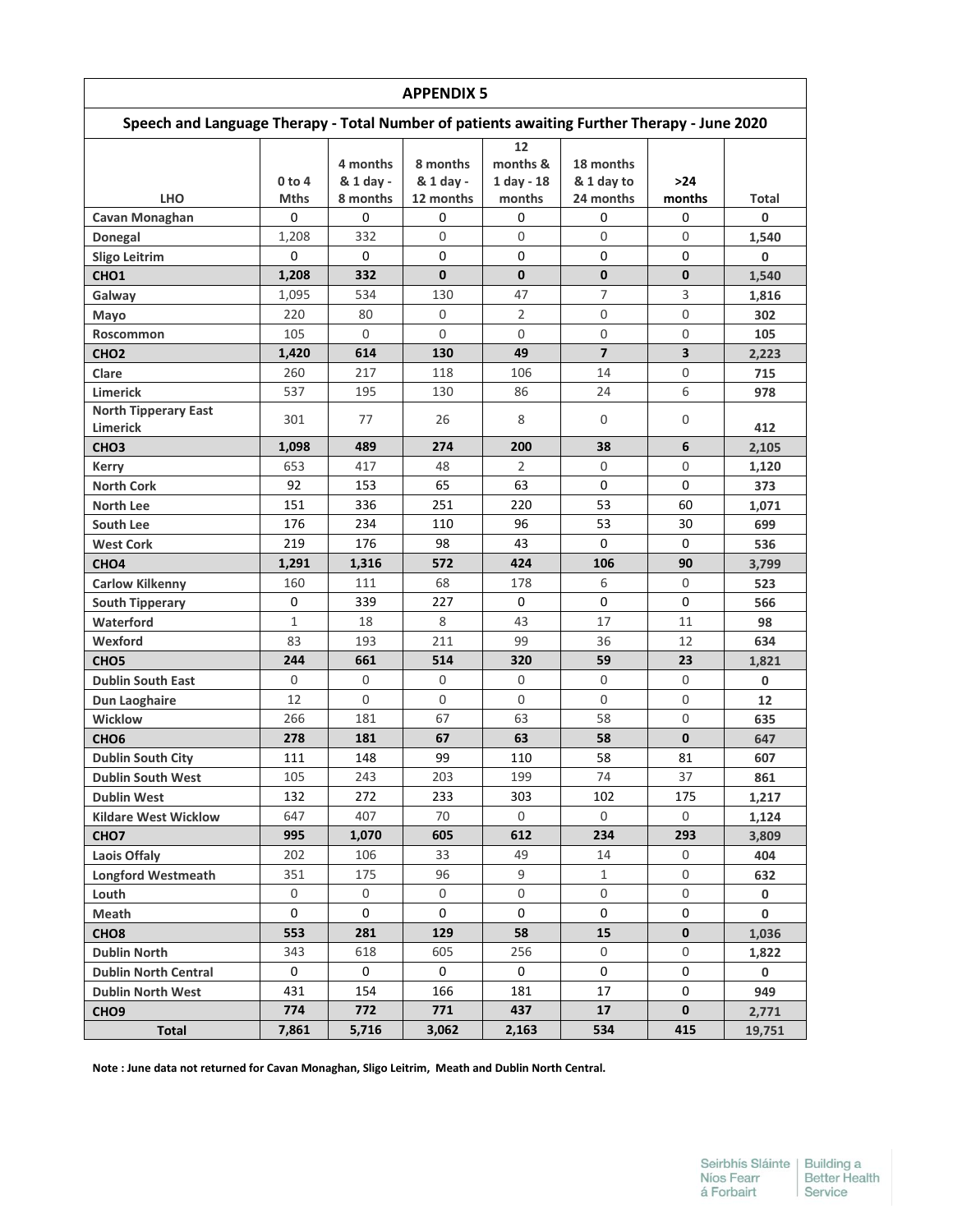| <b>APPENDIX 6</b>                                                                                                   |                         |                       |                        |                        |                         |               |           |  |  |
|---------------------------------------------------------------------------------------------------------------------|-------------------------|-----------------------|------------------------|------------------------|-------------------------|---------------|-----------|--|--|
| Speech and Language Therapy - Number of 0-17 years & 11 months old patients awaiting Further<br>Therapy - June 2020 |                         |                       |                        |                        |                         |               |           |  |  |
|                                                                                                                     |                         |                       |                        | 12                     |                         |               |           |  |  |
|                                                                                                                     |                         | 4 months              | 8 months               | months &               | 18 months               |               |           |  |  |
| <b>LHO</b>                                                                                                          | $0$ to 4<br><b>Mths</b> | & 1 day -<br>8 months | & 1 day -<br>12 months | $1$ day - 18<br>months | & 1 day to<br>24 months | >24<br>months | Total     |  |  |
| Cavan Monaghan                                                                                                      | 0                       | 0                     | 0                      | 0                      | 0                       | 0             | 0         |  |  |
| <b>Donegal</b>                                                                                                      | 1,200                   | 320                   | 0                      | $\Omega$               | 0                       | 0             | 1,520     |  |  |
| <b>Sligo Leitrim</b>                                                                                                | 0                       | 0                     | $\mathsf 0$            | 0                      | 0                       | 0             | 0         |  |  |
| CHO <sub>1</sub>                                                                                                    | 1,200                   | 320                   | $\mathbf{0}$           | 0                      | 0                       | 0             | 1,520     |  |  |
| Galway                                                                                                              | 838                     | 487                   | 101                    | 45                     | $\overline{7}$          | 3             | 1,481     |  |  |
| Mayo                                                                                                                | 219                     | 80                    | 0                      | $\overline{2}$         | 0                       | 0             | 301       |  |  |
| Roscommon                                                                                                           | 105                     | 0                     | $\Omega$               | $\mathbf 0$            | 0                       | 0             | 105       |  |  |
| CHO <sub>2</sub>                                                                                                    | 1,162                   | 567                   | 101                    | 47                     | $\overline{7}$          | 3             | 1,887     |  |  |
| Clare                                                                                                               | 170                     | 195                   | 118                    | 106                    | 14                      | 0             | 603       |  |  |
| <b>Limerick</b>                                                                                                     | 478                     | 194                   | 129                    | 85                     | 24                      | 6             | 916       |  |  |
| <b>North Tipperary East</b><br><b>Limerick</b>                                                                      | 301                     | 77                    | 26                     | 8                      | 0                       | 0             | 412       |  |  |
| CHO <sub>3</sub>                                                                                                    | 949                     | 466                   | 273                    | 199                    | 38                      | 6             | 1,931     |  |  |
| <b>Kerry</b>                                                                                                        | 611                     | 401                   | 48                     | 2                      | 0                       | 0             | 1,062     |  |  |
| <b>North Cork</b>                                                                                                   | 79                      | 141                   | 65                     | 60                     | 0                       | 0             | 345       |  |  |
| <b>North Lee</b>                                                                                                    | 143                     | 322                   | 241                    | 192                    | 45                      | 60            | 1,003     |  |  |
| South Lee                                                                                                           | 106                     | 208                   | 100                    | 95                     | 53                      | 30            | 592       |  |  |
| <b>West Cork</b>                                                                                                    | 195                     | 174                   | 98                     | 43                     | 0                       | 0             | 510       |  |  |
| CHO <sub>4</sub>                                                                                                    | 1,134                   | 1,246                 | 552                    | 392                    | 98                      | 90            | 3,512     |  |  |
| <b>Carlow Kilkenny</b>                                                                                              | 160                     | 111                   | 68                     | 73                     | 6                       | 0             | 418       |  |  |
| <b>South Tipperary</b>                                                                                              | 0                       | 324                   | 214                    | 0                      | 0                       | 0             | 538       |  |  |
| Waterford                                                                                                           | $\mathbf{1}$            | 18                    | 8                      | 43                     | 17                      | 11            | 98        |  |  |
| Wexford                                                                                                             | 83                      | 193                   | 210                    | 98                     | 36                      | 10            | 630       |  |  |
| CHO <sub>5</sub>                                                                                                    | 244                     | 646                   | 500                    | 214                    | 59                      | 21            | 1,684     |  |  |
| <b>Dublin South East</b>                                                                                            | $\mathbf 0$             | 0                     | 0                      | 0                      | 0                       | 0             | $\pmb{0}$ |  |  |
| Dun Laoghaire                                                                                                       | 12                      | 0                     | 0                      | $\mathbf 0$            | 0                       | 0             | 12        |  |  |
| <b>Wicklow</b>                                                                                                      | 0                       | 0                     | 0                      | 0                      | 0                       | 0             | $\pmb{0}$ |  |  |
| CHO <sub>6</sub>                                                                                                    | 12                      | 0                     | $\mathbf{0}$           | 0                      | 0                       | 0             | 12        |  |  |
| <b>Dublin South City</b>                                                                                            | 87                      | 148                   | 99                     | 110                    | 58                      | 81            | 583       |  |  |
| <b>Dublin South West</b>                                                                                            | 72                      | 231                   | 195                    | 154                    | 71                      | 32            | 755       |  |  |
| <b>Dublin West</b>                                                                                                  | 22                      | 243                   | 228                    | 286                    | 89                      | 119           | 987       |  |  |
| <b>Kildare West Wicklow</b>                                                                                         | 647                     | 407                   | 70                     | 0                      | 0                       | 0             | 1,124     |  |  |
| CHO <sub>7</sub>                                                                                                    | 828                     | 1,029                 | 592                    | 550                    | 218                     | 232           | 3,449     |  |  |
| Laois Offaly                                                                                                        | 192                     | 106                   | 33                     | 49                     | 14                      | 0             | 394       |  |  |
| <b>Longford Westmeath</b>                                                                                           | 0                       | 0                     | 0                      | 0                      | 0                       | 0             | 0         |  |  |
| Louth                                                                                                               | 0                       | 0                     | 0                      | 0                      | 0                       | 0             | 0         |  |  |
| Meath                                                                                                               | 0                       | 0                     | 0                      | 0                      | 0                       | 0             | 0         |  |  |
| CHO <sub>8</sub>                                                                                                    | 192                     | 106                   | 33                     | 49                     | 14                      | 0             | 394       |  |  |
| <b>Dublin North</b>                                                                                                 | 170                     | 616                   | 604                    | 256                    | 0                       | 0             | 1,646     |  |  |
| <b>Dublin North Central</b>                                                                                         | 0                       | 0                     | 0                      | 0                      | 0                       | 0             | 0         |  |  |
| <b>Dublin North West</b>                                                                                            | 403                     | 151                   | 165                    | 181                    | 17                      | 0             | 917       |  |  |
| CHO <sub>9</sub>                                                                                                    | 573                     | 767                   | 769                    | 437                    | 17                      | 0             | 2,563     |  |  |
| <b>Total</b>                                                                                                        | 6,294                   | 5,147                 | 2,820                  | 1,888                  | 451                     | 352           | 16,952    |  |  |